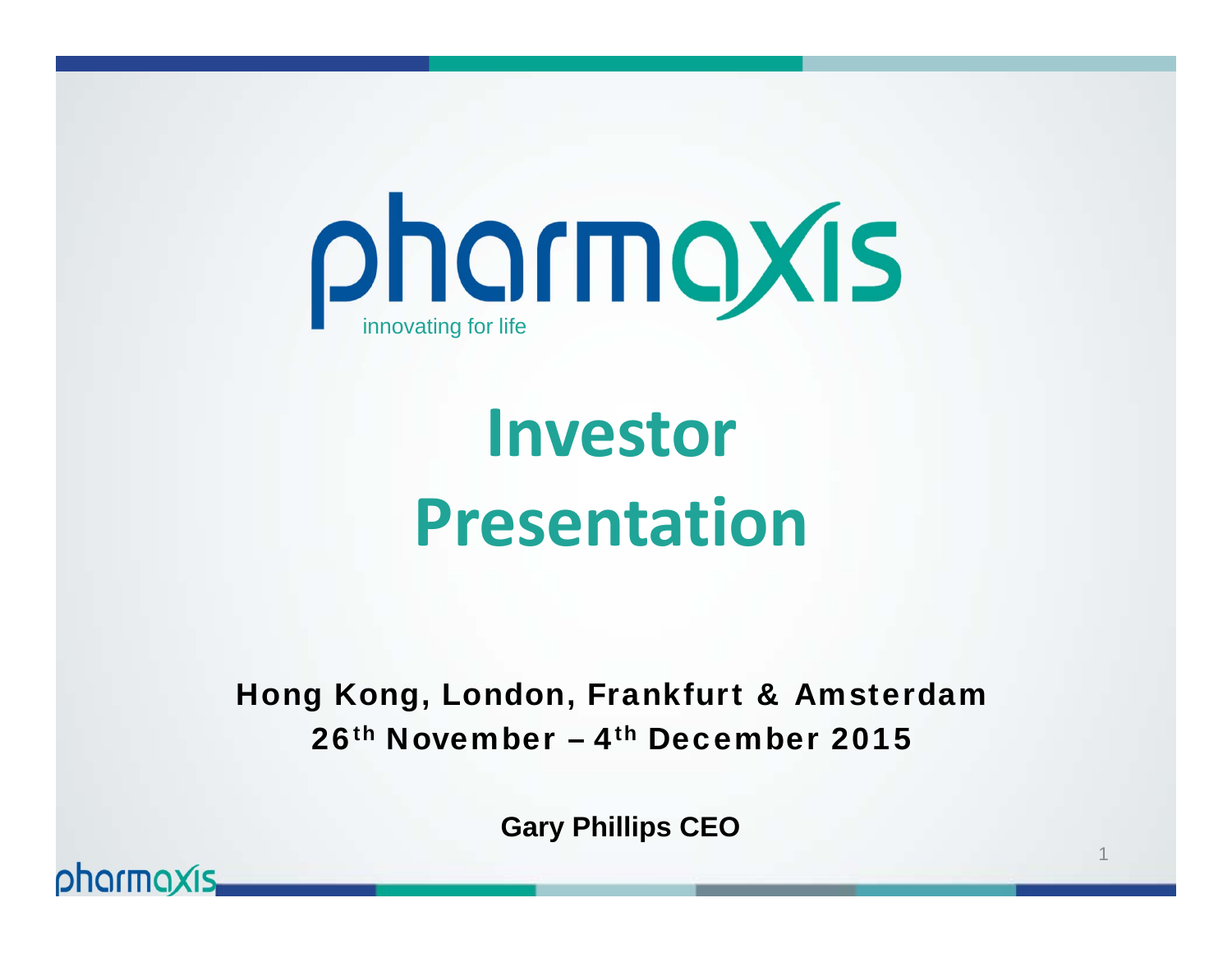### Forward looking statement

This document contains forward-looking statements, including statements concerning Pharmaxis' future financial position, plans, and the potential of its products and product candidates, which are based on information and assumptions available to Pharmaxis as of the date of this document. Actual results, performance or achievements could be significantly different from those expressed in, or implied by, these forward-looking statements. These forward-looking statements are not guarantees or predictions of future results, levels of performance, and involve known and unknown risks, uncertainties and other factors, many of which are beyond our control, and which may cause actual results to differ materially from those expressed in the statements contained in this document. Except as required by law we undertake no obligation to update these forward-looking statements as a result of new information, future events or otherwise.

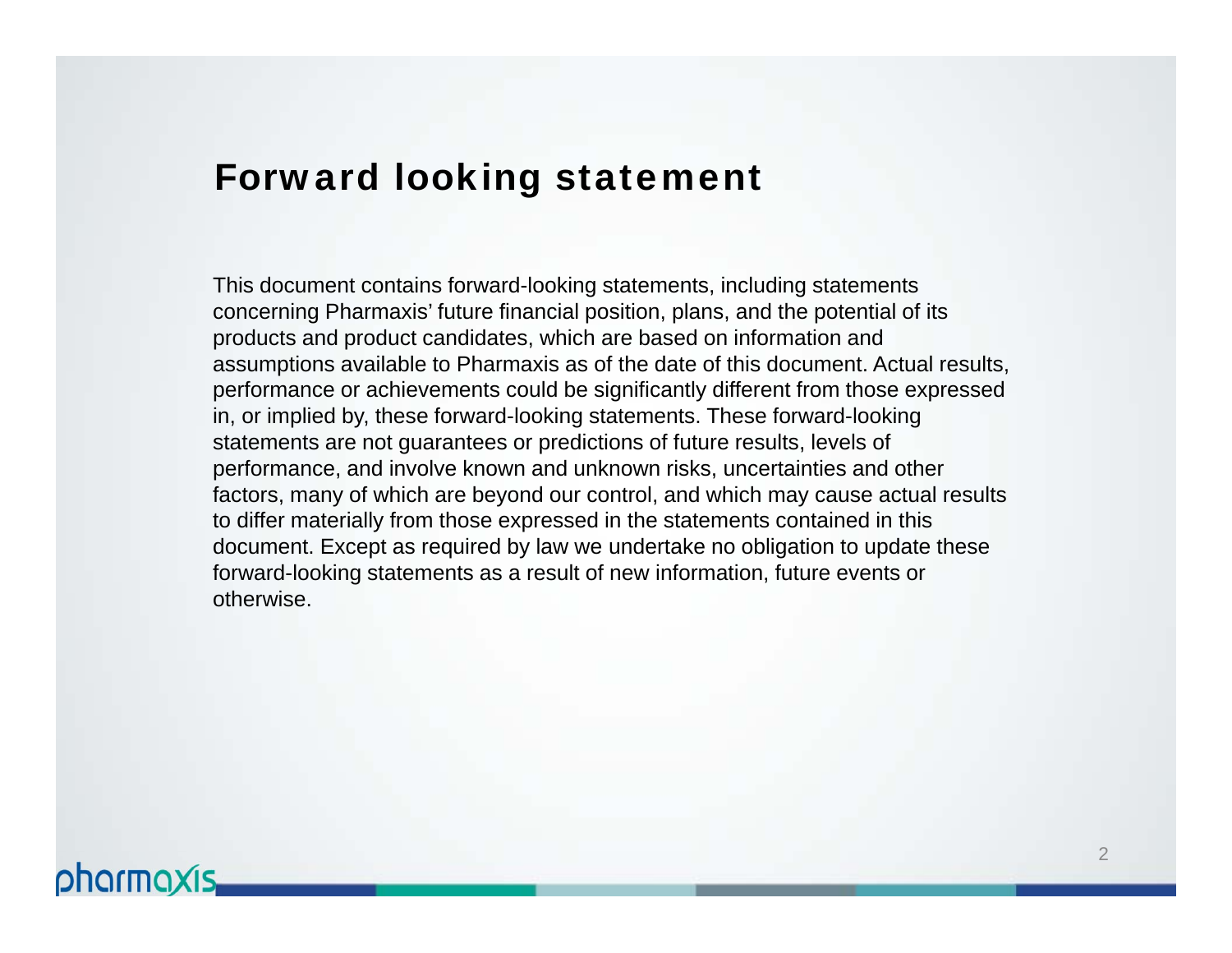# Pharmaxis today

new business focus creating value



### **Drug developer**

- $\square$  Leading position in amine oxidase chemistry and mechanism based inhibitors
- $\square$  Proven capability in delivering quality programs to achieve phase 2 ready compounds
- $\square$  Exciting pipeline of drug candidates for valuable targets

pharmaxis,



### **Management**

- **□** Management team and Board with global experience
- $\square$  Extensive pharma industry network
- $\square$  Proven capability of executing global BD transactions with major partners
- $\square$  Preclinical, early and late phase clinical experience



### **Drug manufacturer**

- **□** Supplies Bronchitol to global markets via experienced commercial partners
- **□ Financial risks** shared
- $\square$  Financial upside from accessing new markets – US, Russia



### **Financial strength**

- A\$50m cash balance at September 2015
- $\square$  Significant value milestones from existing partner deals within reach
- **□ Growing institutional** presence on share register: >45%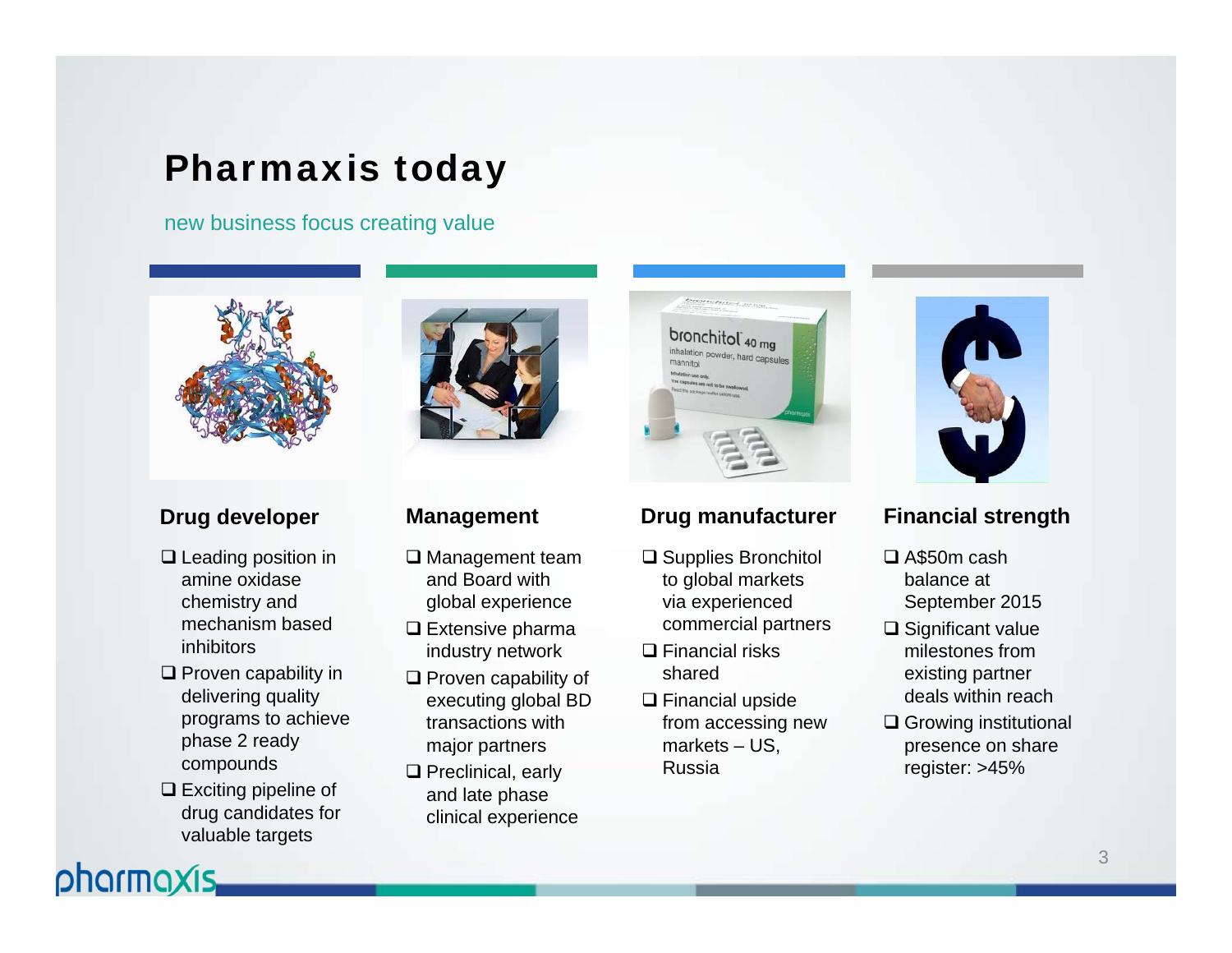### Board and management

experience that counts



#### **Management**

pharmaxis.

•Gary Phillips *– CEO* •David McGarvey *– CFO*

•Brett Charlton *– Medical* 

•Wolfgang Jarolimek – *Drug Discovery*

•Kristen Morgan *– Alliance Management*

#### Broad network and experience in capital markets

Biotech and Big Pharma commercial experience

Extensive business development networks

Experience of wide variety of partnering transactions

Biotech and Big Pharma commercial experience

Hands on experience across the whole of the Pharma value chain

Proven track record in business negotiations and deal making

Excellent industry and academic networks

Australian and international capital markets

#### Small cap companies

Refer to Pharmaxis website for further detail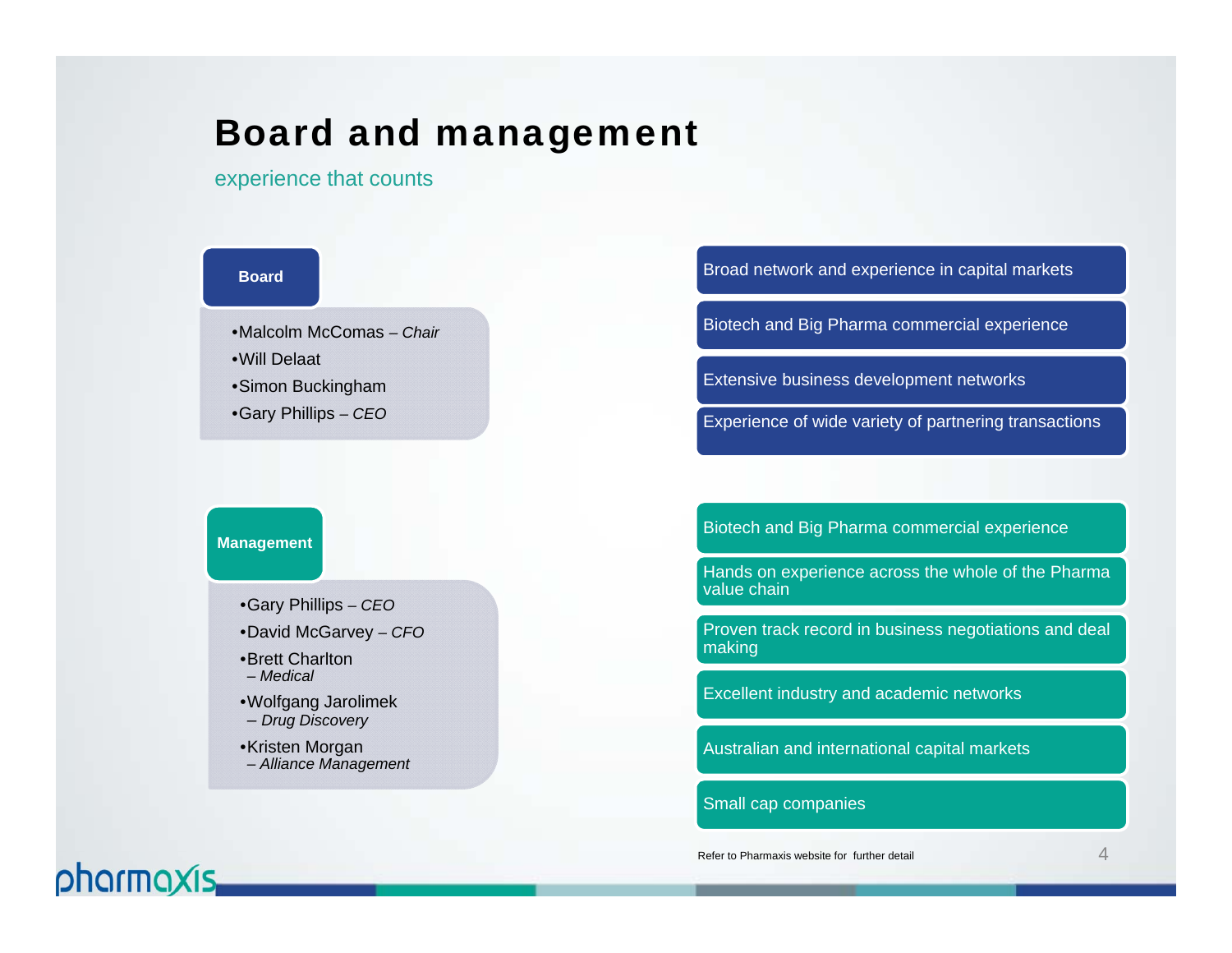# Pharmaxis product portfolio

| <b>Product</b>             | <b>Indication</b>                                      | <b>Status</b>                                                  |  |  |
|----------------------------|--------------------------------------------------------|----------------------------------------------------------------|--|--|
| LOXL2 inhibitor            | NASH (fatty liver disease), Liver &<br>kidney fibrosis | Lead optimisation                                              |  |  |
| LOXL2 inhibitor            | Idiopathic pulmonary fibrosis                          | Lead optimisation; collaboration with<br>Synairgen             |  |  |
| LOX/LOXL2 inhibitor        | Fibrosis, cancer                                       | Exploratory                                                    |  |  |
| <b>SSAO</b> inhibitor      | <b>NASH</b>                                            | Successful phase 1 study reported;<br>sold to Boehringer       |  |  |
| <b>SSAO/MAOB inhibitor</b> | Neuro inflammation; Alzheimer's,<br>MS, etc.           | Lead candidate selected                                        |  |  |
| <b>SSAO/MPO</b> inhibitor  | Respiratory inflammation; Asthma,<br><b>COPD</b>       | Exploratory                                                    |  |  |
| Orbital                    | Dry powder inhalation device                           | Phase $1 -$ seeking partner                                    |  |  |
| ASM <sub>8</sub>           | Asthma                                                 | Phase 2 - seeking partner                                      |  |  |
| <b>Bronchitol US</b>       | <b>Cystic Fibrosis</b>                                 | Partner: Chiesi, funding phase 3 study<br>- currently underway |  |  |
| <b>Bronchitol EU</b>       | <b>Cystic Fibrosis</b>                                 | Partner: Chiesi (UK & Germany) -<br>marketed                   |  |  |
| Bronchitol rest of world   | <b>Cystic Fibrosis</b>                                 | Marketed: Australia, CEE<br>Approval pending; Brazil, Russia   |  |  |
| Aridol                     | Asthma diagnosis                                       | Marketed: Australia, EU, Korea                                 |  |  |

**amine oxidase chemistry platform**

# pharmaxis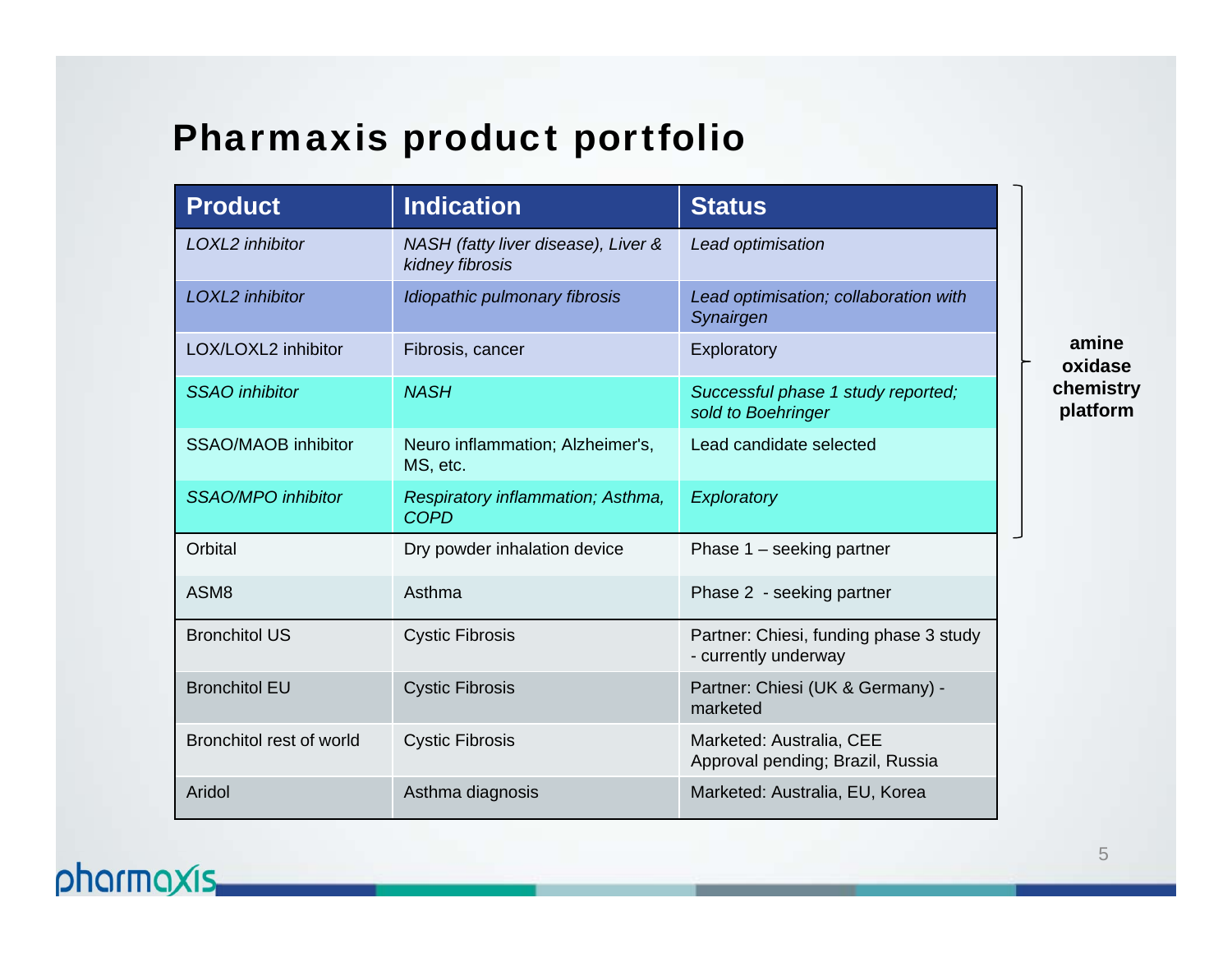# Our therapeutic focus

global leaders in amine oxidase enzyme chemistry



Amine oxidase enzymes are well validated as targets in diseases with a high unmet medical need

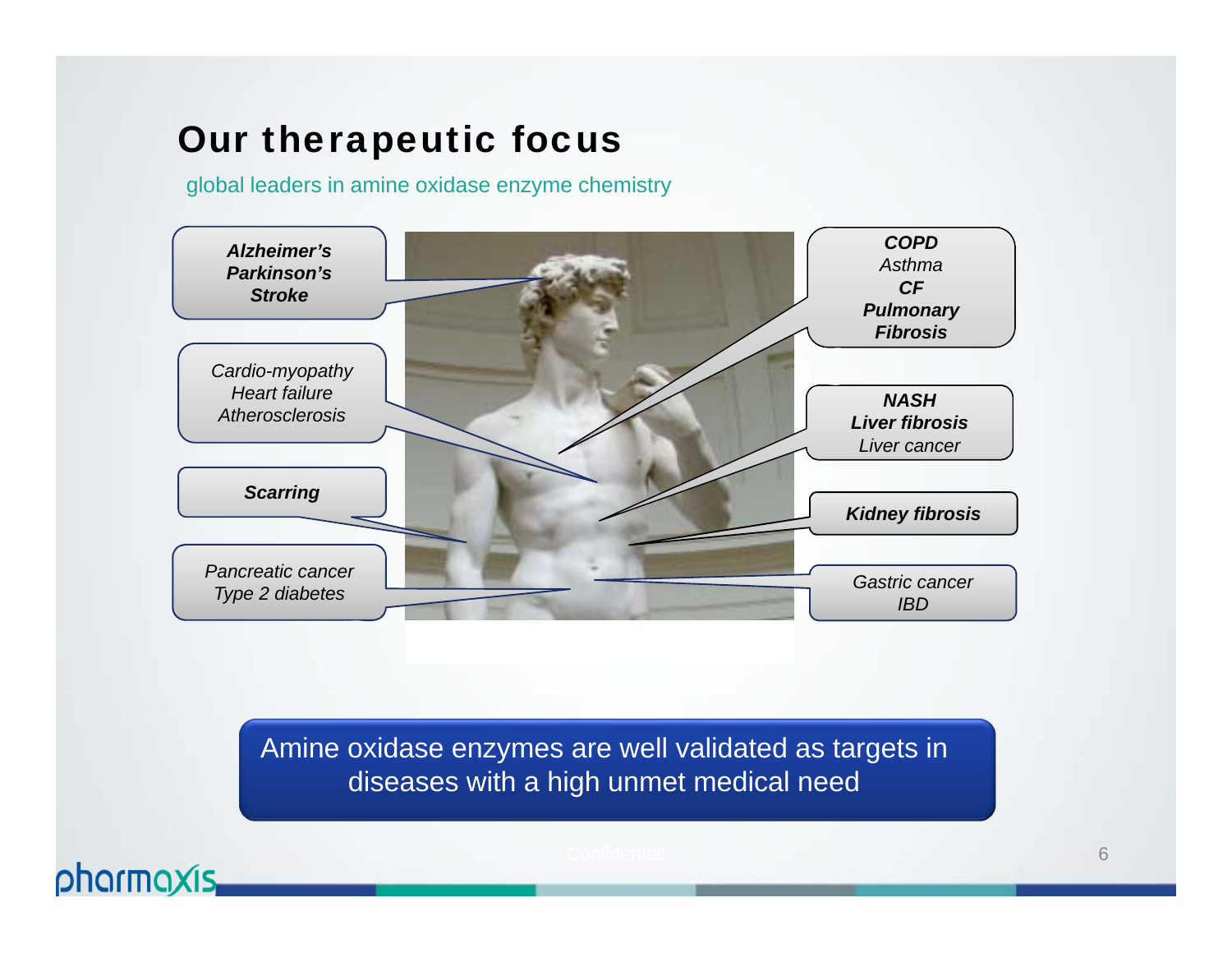# Pharmaxis drug discovery strategy

building a biotech powerhouse in fibrosis and inflammation

### **Strategy**

#### Drug discovery:

- $\square$  Improve drug discovery hit rate by:
	- $\triangleright$  Prioritise validated targets
	- $\triangleright$  Multiple small molecule drugs from inhouse amine oxidase chemistry platform
	- $\triangleright$  Develop to phase 1 or 2

#### Partnering:

□ Create value via:

- $\triangleright$  Licence out to Big Pharma with attractive 1<sup>st</sup> in class drugs post phase 1 or 2
- Collaborate to de-risk and accelerate PXS programs
- $\triangleright$  Collaborate on in-licensing programs

### **Achievements to date**

#### Drug discovery:

- $\Box$  First in class NASH drug taken to phase 1
- *Two* further candidates in lead optimisation phase
- $\square$  One lead candidate moving to preclinical

#### Partnering:

- $\square$  In house BD expertise achieves valuable deal with Boehringer Ingelheim - A\$39m upfront, total potential > A\$750m
- **□ Collaboration with Synairgen Research plc** for early stage fibrosis program to widen spread of indications, enhance time to value inflection and spread risk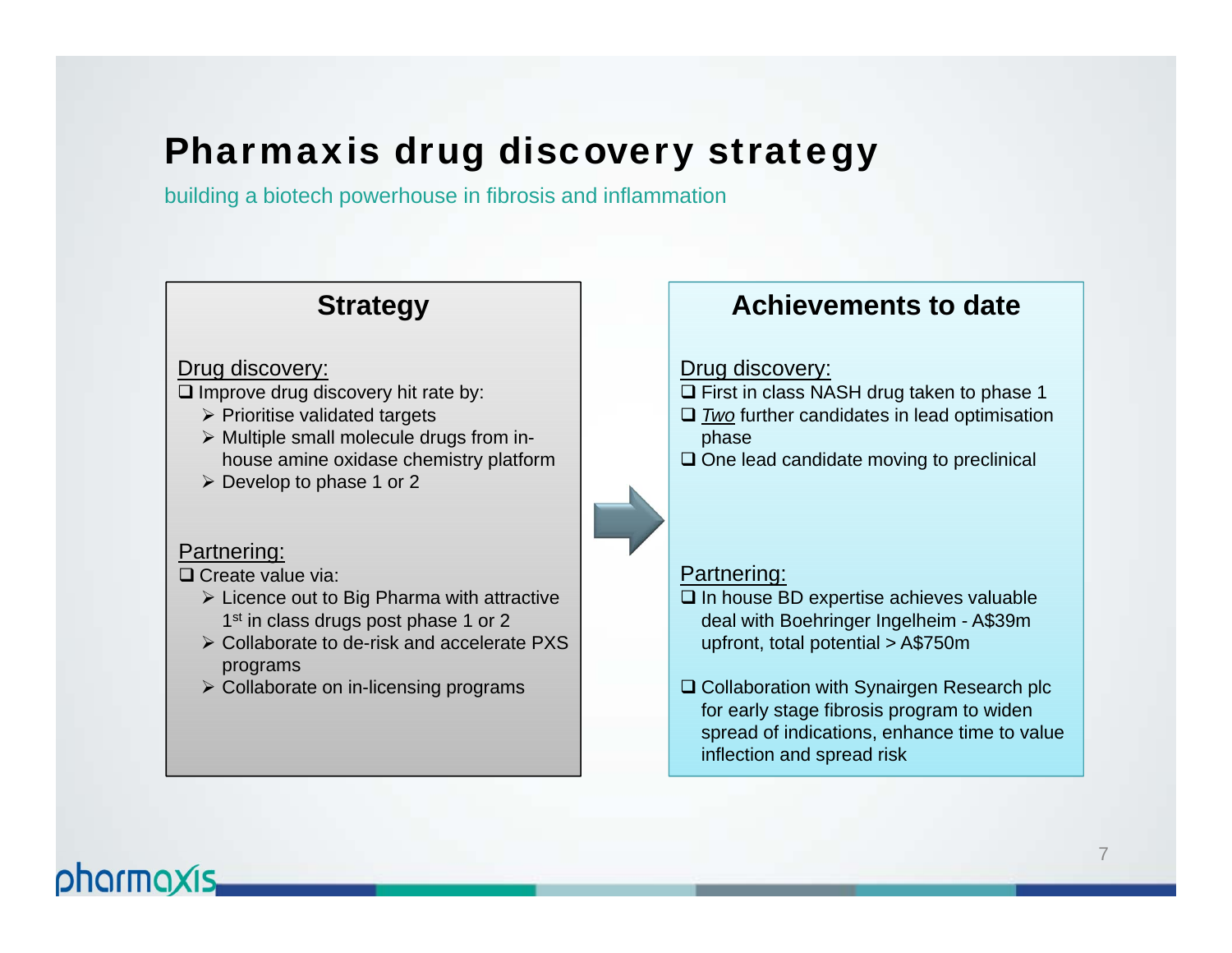# SSAO for NASH



SSAO inhibitor PXS4728A sold to Boehringer Ingelheim in May 2015

### **PXS 4728A**

□ Mechanism based inhibitor of SSAO

- $\triangleright$  Small molecule inhibitor of semicarbazide-sensitive amine oxidase / vascular adhesion protein (VAP-1)
- $\triangleright$  Important inflammatory pathway in several diseases including NASH and COPD
- $\Box$  Development status:
	- $\triangleright$  Pharmaxis discovery patent filed 2012
	- $\triangleright$  Effective in pre clinical models of NASH and airway inflammation
	- $\triangleright$  Phase 1 study reported
		- orally bioavailable
		- long lasting inhibition after single dose
		- progressive dose response

#### **Q** Competitors:

pharmaxis.

- $\blacktriangleright$ Genefit – GF505 in Phase 2b NASH
- $\triangleright$  Intercept - OCA (FXR agonist) in Phase 2b NASH
- $\blacktriangleright$ Gilead – FXR agonist in pre clinical

### **Boehringer Ingelheim**

- **Excellent partner:** 
	- $\triangleright$  Boehringer leaders in metabolic disease
	- $\triangleright$  Industry leading development times
	- ➤ Boehringer responsible for all development, and commercialisation activities
- $\Box$  Competitive deal:
	- $\triangleright$  Total potential payments to approval for 2 indications: €418.5m (~A\$600m),
		- acquisition (May 2015): €27.5m (~A\$39m)
		- commencement of phase 2 and 3: up to total €55m (~A\$80m)
		- filing, regulatory & pricing approvals: up to total €140m(~A\$200m)
		- second indication: additional total milestone payments (€195m)
	- $\triangleright$  Earn-out payments on annual net sales
		- tiered percentages starting in high single digits
		- plus potential sales milestones
- $\Box$  External validation of PXS drug discovery and ability to negotiate valuable global deals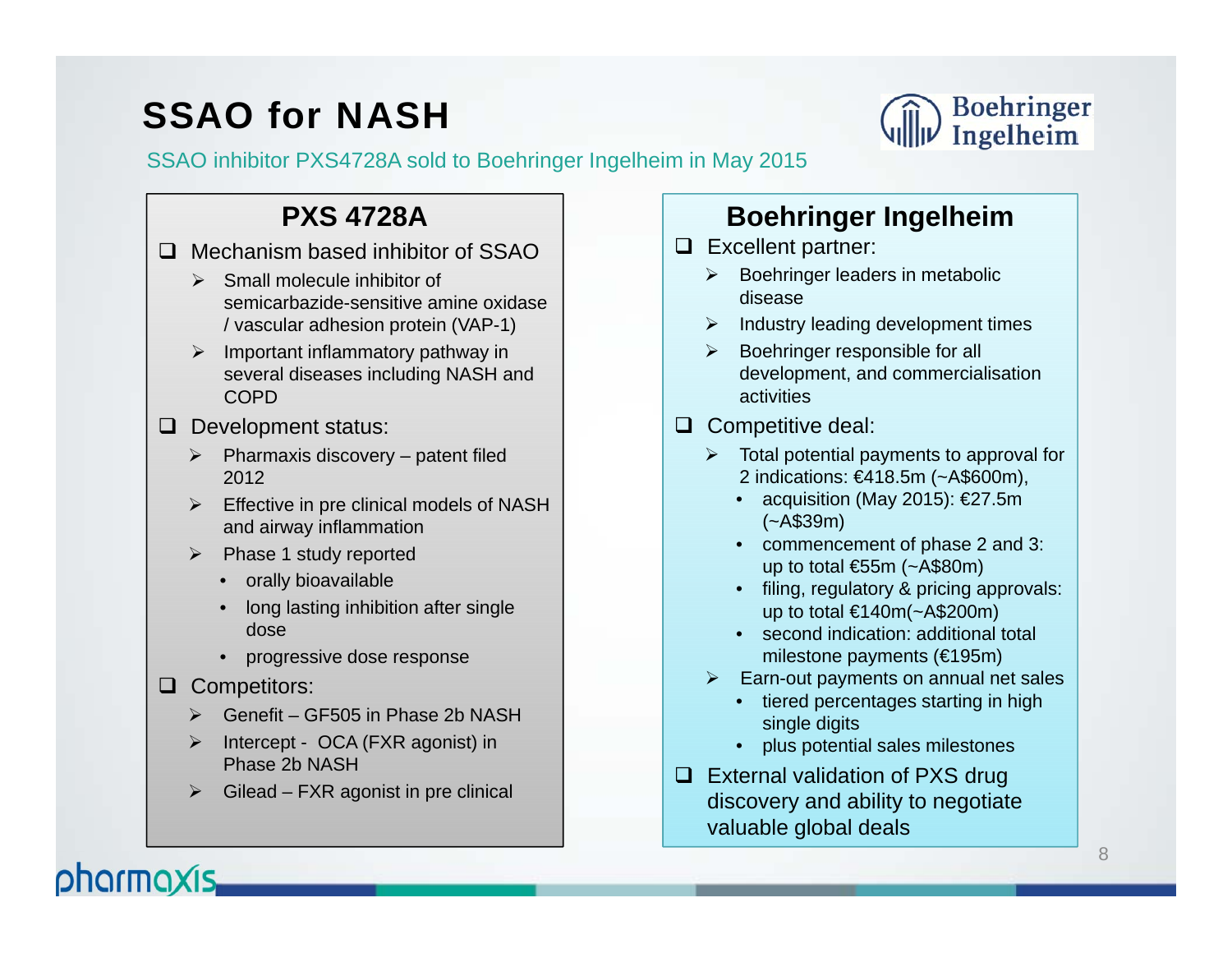# LOXL2 inhibition for NASH & other fibrotic diseases

#### an attractive target and development program

#### Excessive production and linking of collagen fibres results in fibrosis



#### **Gilead – LOXL2 antibody**

- Acquired Arresto program \$225m pre phase 1
- Now in broad phase 2b trial program
- Liver fibrosis; Idiopathic pulmonary fibrosis; Metastatic pancreatic cancer; Myelofibrosis; Solid tumours; Metastatic colorectal cancer

### **Q** Potential indications:

- NASH / Liver Fibrosis  $\square$  Pulmonary fibrosis (IPF)
- **□ Cancer**
- Wound healing

### **Significant Market** opportunity

### Development status:

- Pharmaxis discovery patent filed 2014
- $\square$  Lead compounds with differentiated PK / PD profile identified
- $\square$  Effective in pre clinical models of fibrosis and cancer

### $\Box$  Competitive profile:

- $\square$  Novel target and mechanism of action
- **□** Once daily oral drug
- $\square$  Complete inhibition of LOXL2 versus partial inhibition by antibody
- Low cost of goods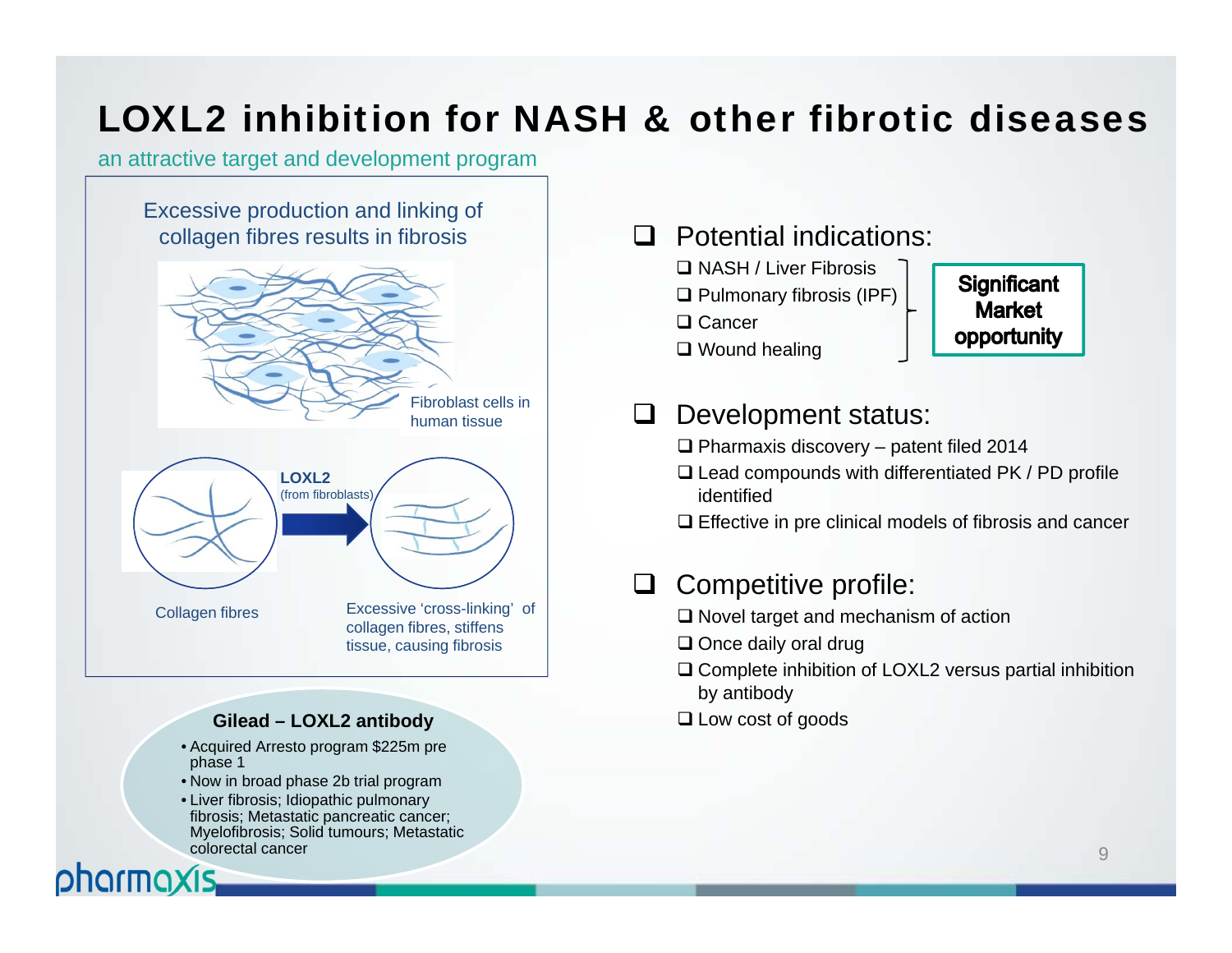# LOXL2 for pulmonary fibrosis



collaboration with Synairgen

### **Idiopathic Pulmonary Fibrosis (IPF)**

- $\Box$  IPF primarily affects people over the age of 50
- $\Box$  5,000 patients have IPF in Australia
- $\Box$  100,000 people with IPF in the US
- $\Box$  Prognosis is worse than that of many cancers
- $\Box$  Two drugs approved recently
	- $\triangleright$  Nintedanib (Boehringer Ingelheim)
	- $\triangleright$  Pirfenidone (Roche)
- $\Box$  Need for new therapies
- **□** Current products expected to produce global revenues > \$1.1 billion by 2017

### **Synairgen collaboration**

- $\Box$  Access to
	- $\blacktriangleright$  Synairgen's strength in fibrosis biology and respiratory clinical development - BioBank human tissue models technology platform
	- $\triangleright$  expertise at University of Southampton
- $\Box$  Faster time to value appreciation and partnering points of phase 1 or 2a
- $\Box$  Synairgen to fund pre clinical tox and phase 1
- $\Box$  Shares risk and reward based on investment in program
- **□** Allows PXS to pursue further indications in parallel

# phormoxis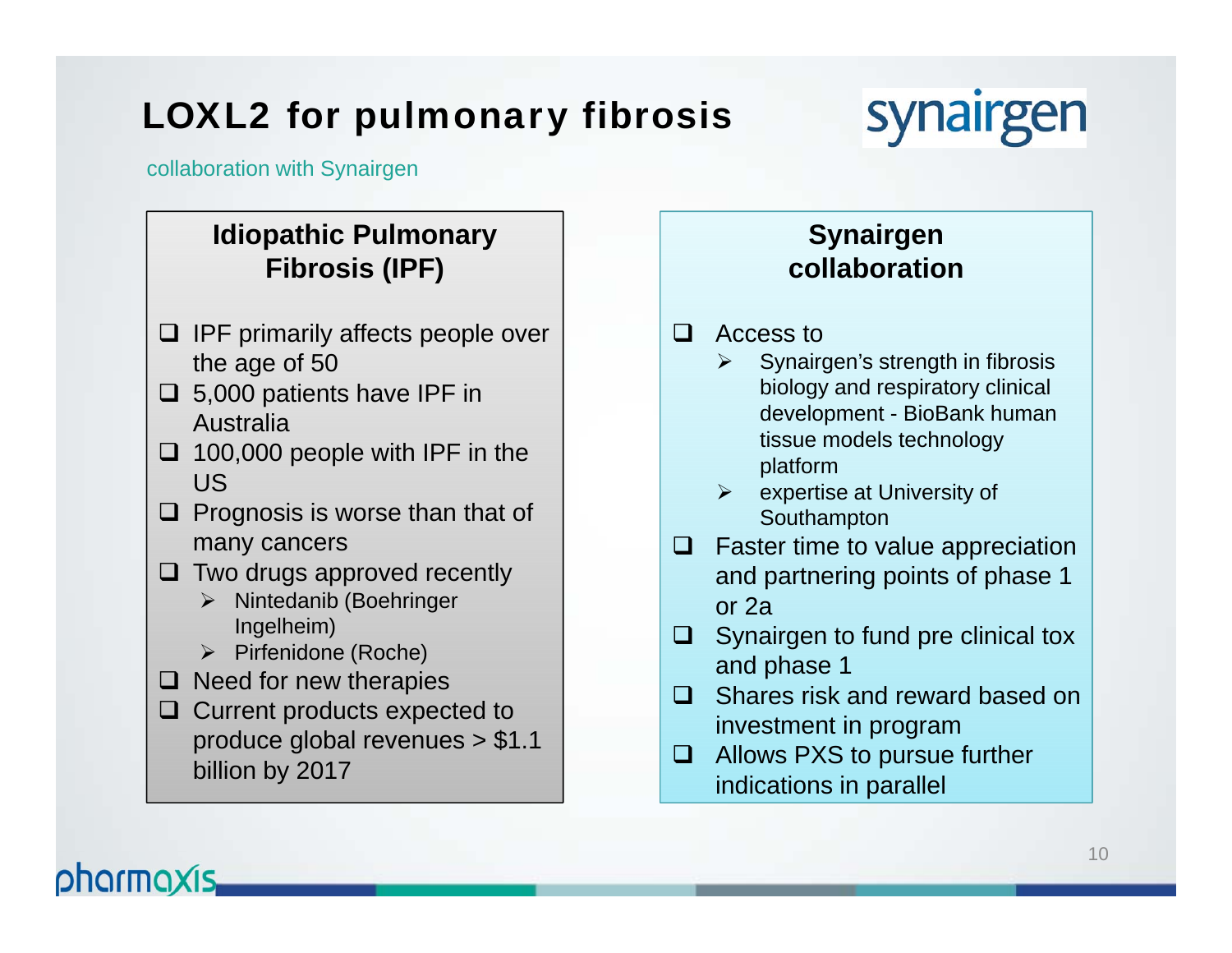# Bronchitol for cystic fibrosis

partnering for success



**Median FEV1 % Predicted versus Age**

#### **□ Patients Cystic fibrosis**

- $\Box$  US: 30,000;
- Europe: 37,000;
- $\Box$  Rest of world: 21,000
- **□** Disease characterised by poorly hydrated,
- tenacious, thick mucus**□ Rapid decline in**
- lung function

pharmaxis.

**□** Frequent infections



**Bronchitol**

- **□** Active ingredient mannitol delivered as an inhalable dry powder
- **□** Restores airway surface liquid
- $\square$  Mucus clearance enhanced
- $\square$  Improves lung function
- $\square$  Reduces incidence of lung infections



### **US**

- **□ Largest CF market** by value
- $\square$  7 year post launch market exclusivity
- $\square$  Tie-breaker phase 3 trial commenced Q1 2015, managed by PXS – to report 2016
- $\square$  Chiesi (PXS partner) funding trial and responsible for regulatory filing & commercialisation



**□** Sold by Chiesi in UK & Germany **Rest of world**

- $\square$  Sold by PXS in Australia & Denmark
- $\square$  Pending approval/distributors appointed – Ireland, Russia, Israel, Turkey, Brazil, Eastern Europe
- Additional EU distributors to be appointed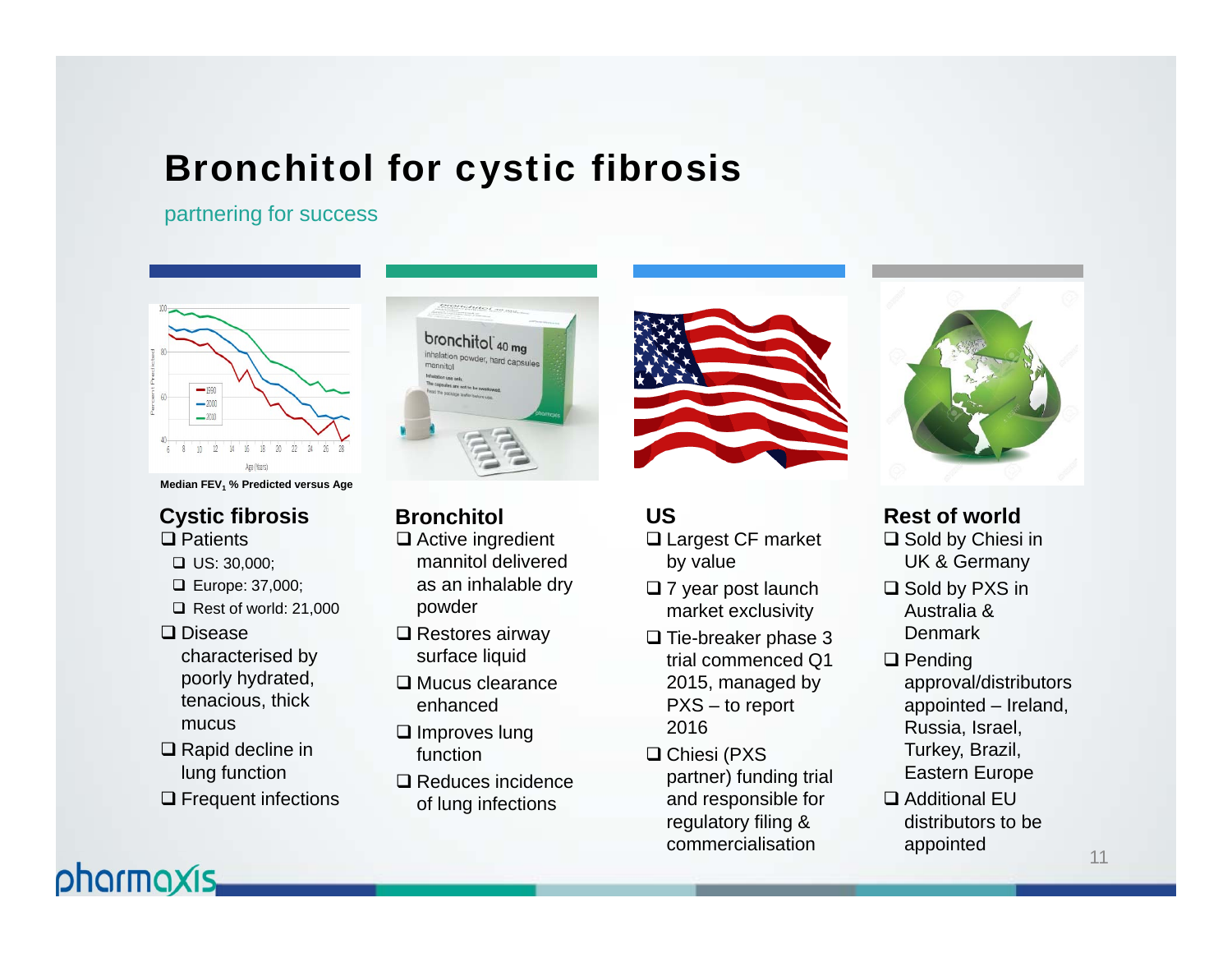# Bronchitol US opportunity

retained value – risk mitigated

**US adult CF market**

- (2013 CFF patient registry)
- 28,103 CF patients
- $\square$  49.7% adults

pharmaxis.

- Pulmozyme use 85%
- $\square$  Hypertonic saline use 63%
- $\square$  Bronchitol price target US\$20k per patient / year



#### **Chiesi deal metrics**

- **□ CF303 funded to a cap** of US\$22m
- **□ \$25m milestone** payments on approval and sales thresholds
- $\square$  High mid teens royalty % on in market sales
- Mid teens % uplift on COGs

Pooled adult data from CF301 and CF302

#### **CF301/2 trial (adult) results**

#### $\square$  FEV1

- $\Box$  CF301; p=0.001
- $\Box$  CF302; p=0.038
- $\Box$  Pooled; p=0.001 rel % change =  $4.7%$
- $\square$  Exacerbations
	- **□** Pooled data
	- 26% reduction
	- 60% reduction in Bronchitol responders
- **CF303**
	- 440 adult patients
		- □ 20 countries
		- $\Box$  120 sites

#### $\square$  Design

- **□ Full consultation with FDA**
- Similar design to CF301/2
- Fully recruited H1 2016
- $\square$  Results H2 2016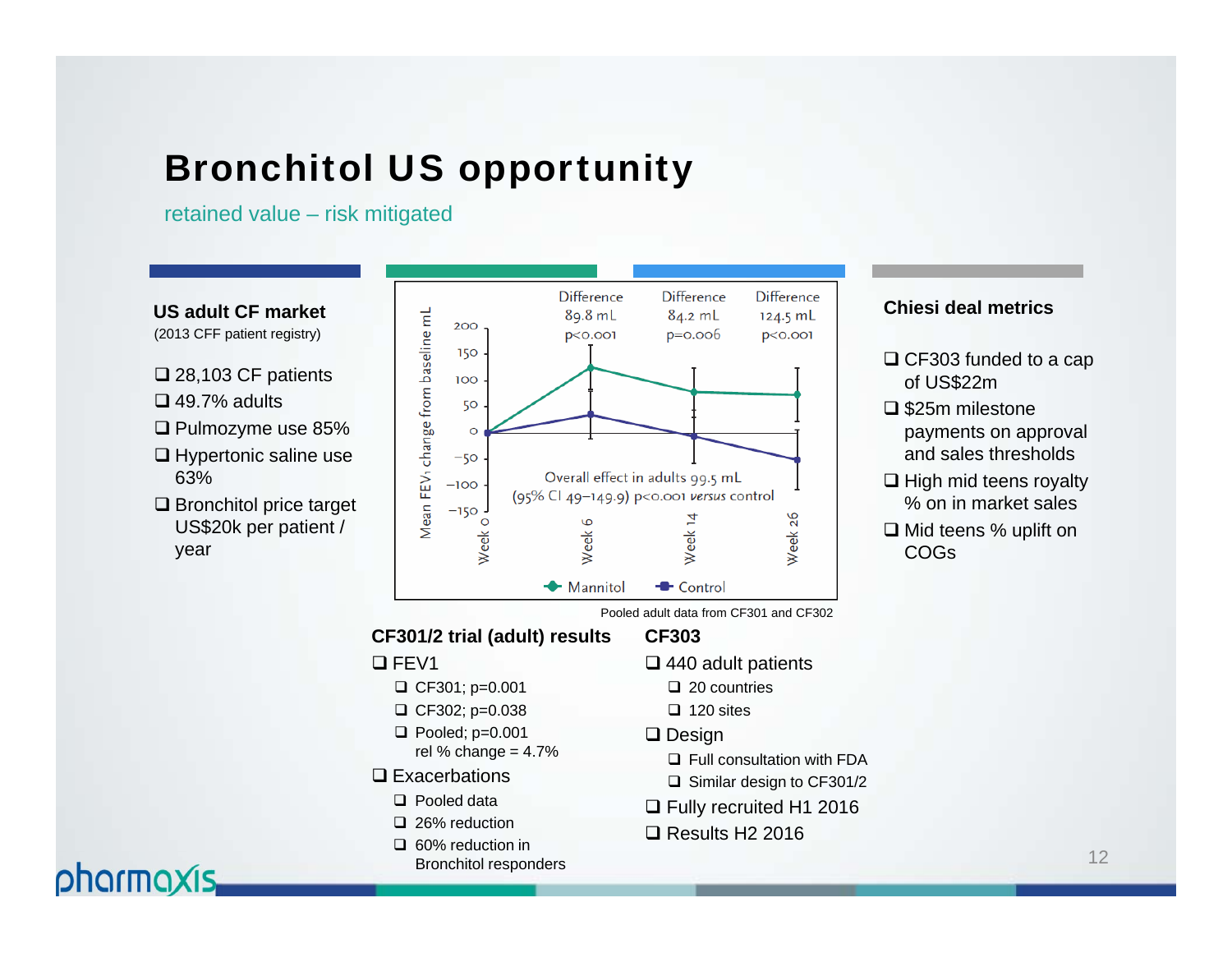# Pharmaxis opportunities

building a biotech powerhouse in fibrosis and inflammation

### **Boehringer** Ingelheim

### **SSAO program for NASH (fatty liver)**

- NASH: US\$35B market by 2025
- PXS SSAO inhibitor of NASH successfully taken to phase 1
- $\Box$  Acquired by BI for A\$39m upfront, total >A\$750m
- BI to develop for NASH and other inflammatory indications (eg. kidney fibrosis, COPD)
- □ Next milestone: start of phase 2 ~end CY 2016



### **LOXL2 program for pulmonary fibrosis**

- **□ Pulmonary fibrosis:** market >\$1B
- **□ Collaborate to** phase 1 or 2 then seek partner
- **□** Revenue share for phase 1 partnering deal: 50/50
- $\square$  Next milestone commencement of formal preclinical program ~ beginning CY 2016



### **LOXL2 for NASH and other diseases**

- $\square$  Big pharma interest in NASH, LOXL2 and PXS approach
- **□ Complimentary to** SSAO program acquired by BI
- $\square$  Next milestone commencement of formal preclinical program ~ beginning CY 2016



### **Bronchitol for CF in US**

- **□ US is largest CF** market
- Partnered Chiesi
- **□ Chiesi funding** CF303 to a cap of US\$22m
- $\square$  \$25m milestone payments on launch and sales thresholds
- $\square$  High mid teens royalty% on inmarket sales
- Mid teens % uplift on COGs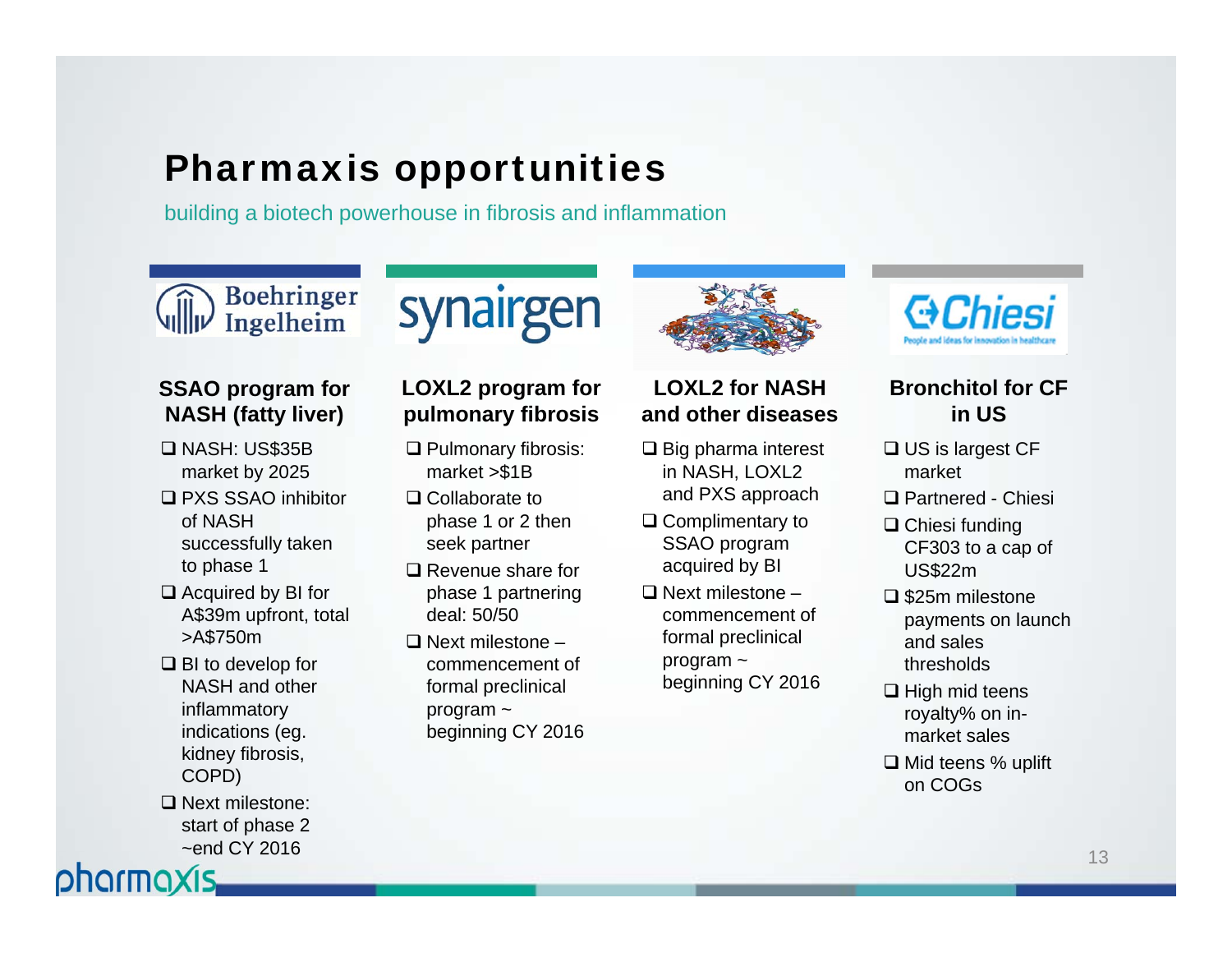# Financials – income statements

### fiscal year: 30 June; currency: A\$

|                                                 | <b>Fiscal years</b> |           | Quarter       |
|-------------------------------------------------|---------------------|-----------|---------------|
| A\$'000                                         | 2015                | 2014      | <b>Sep 15</b> |
| <b>Revenue</b>                                  |                     |           |               |
| Sales revenue - Bronchitol                      | 4,243               | 3,275     | 1,638         |
| Sales revenue - Aridol & other                  | 1,756               | 1,761     | 446           |
| Sale of drug candidate (PXS4728A to Boehringer) | 40,603              |           |               |
| Clinical trial cost reimbursements (by Chiesi)  | 11,139              |           | 2,168         |
| Interest                                        | 721                 | 1,735     | 319           |
| R&D tax incentive & other income                | 785                 | 3,715     | 218           |
|                                                 | 59,247              | 10,486    | 4,821         |
| <b>Expenses</b>                                 |                     |           |               |
| <b>Employee costs</b>                           | (14, 111)           | (19, 376) | (2,811)       |
| Administration, corporate, occupancy, utilities | (4,909)             | (5, 146)  | (801)         |
| Clinical trials (partly reimbursed by Chiesi)   | (11, 315)           | (6, 221)  | (2, 370)      |
| Drug development                                | (1,695)             | (1, 256)  | (639)         |
| Sales, marketing & distribution                 | (1, 962)            | (3, 376)  | (324)         |
| Safety, medical and regulatory affairs          | (1, 723)            | (1,852)   | (408)         |
| Manufacturing purchases                         | (1,736)             | (2, 142)  | (365)         |
| Other                                           | (2,300)             | (1, 772)  | (2, 340)      |
| Depreciation & amortisation                     | (3,406)             | (5, 131)  | (750)         |
| Finance expenses                                | 2,696               | (7, 146)  | (175)         |
| Impairment expenses                             | (277)               | (8, 783)  |               |
|                                                 | (40, 738)           | (62, 201) | (10,983)      |
| Net profit (loss) before tax                    | 18,509              | (51, 715) | (6, 162)      |
| Income tax expense                              | (42)                | (103)     | (7)           |
| Net profit(loss) after tax                      | 18,467              | (51, 818) | (6, 169)      |

1. Finance expense for FY 2015 includes capitalised finance lease on 20 Rodborough Road (\$0.7m) and a credit upon restatement of the NovaQuest financing agreement (\$3.4m)

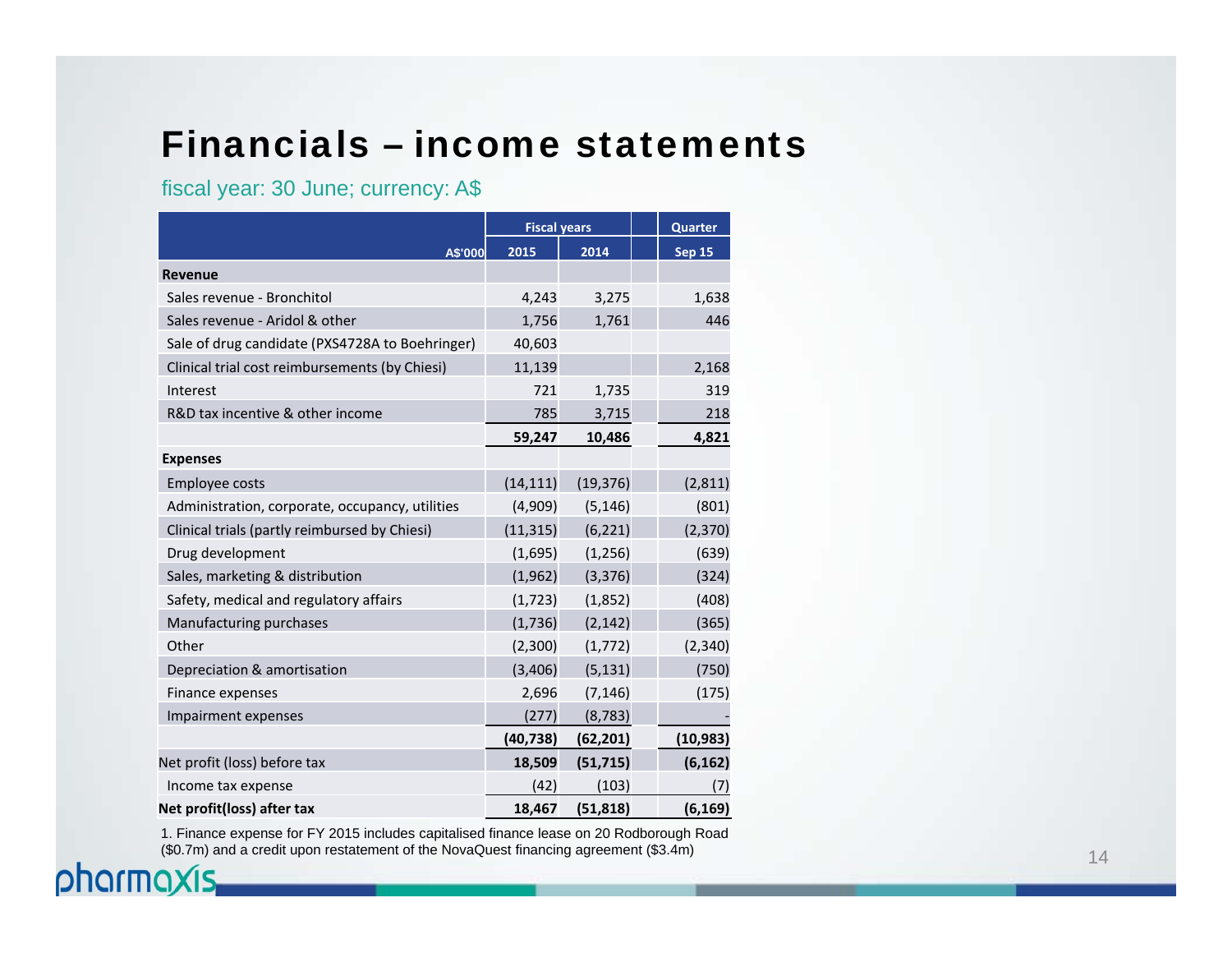### Segment expenses: 2014, 2015 & annualised Q1 2016

excludes foreign exchange gains/losses and reimbursed clinical trial costs

phormoxis.

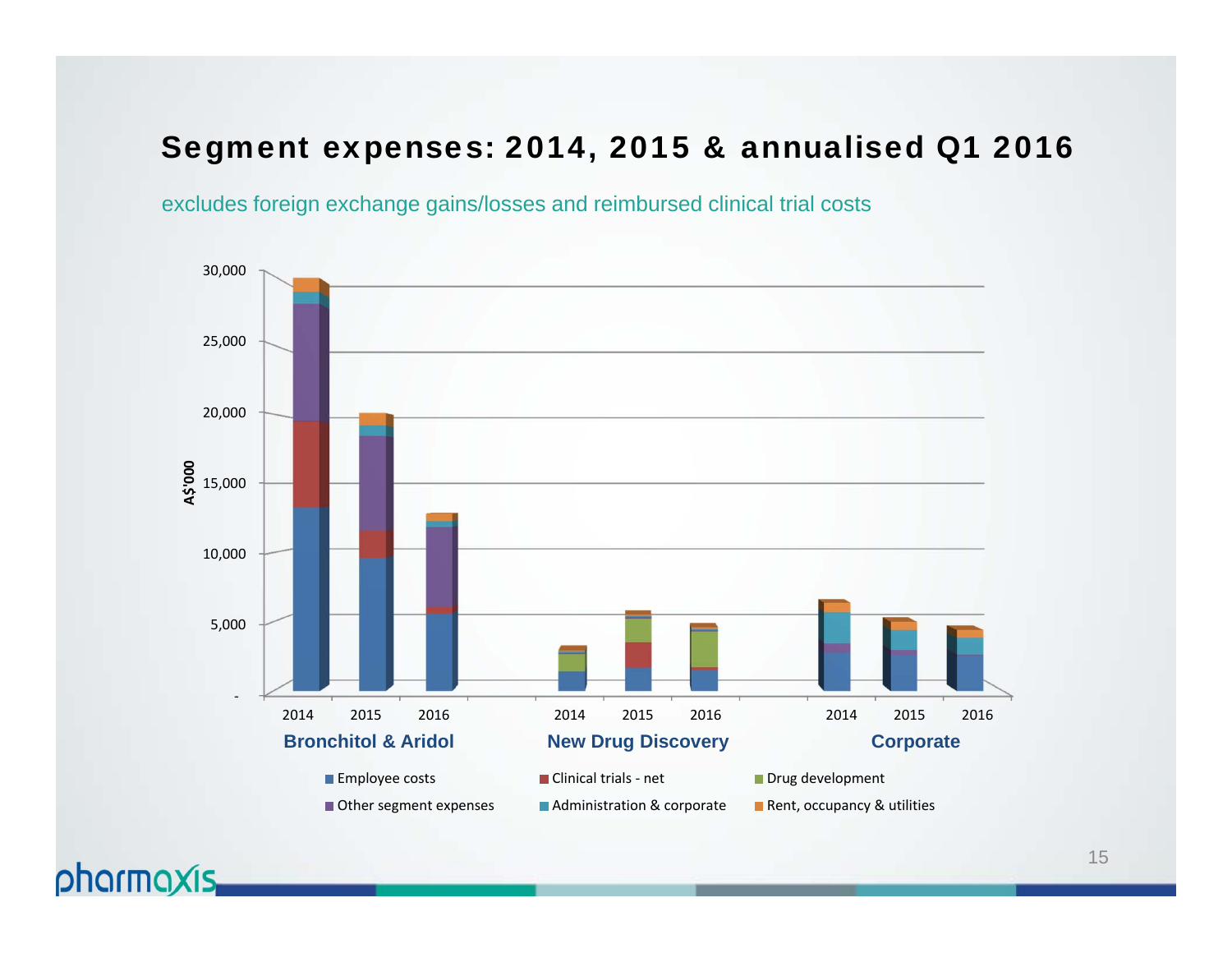### Balance sheet – 30 June 2015

### **Assets (A\$83m)**

# Cash \$54.1 Accountsreceivable\$4.0 PP&E \$19.6 Intangibles  $$0.4$   $~$  Other \$4.4

 $\bullet$ Cash at 30 September 2015: A\$50.3m



**Liabilities (A\$46m)**

- $\bullet$  Finance lease over 20 Rodborough Rd (to 2024, break possible in 2019)
- 16• NovaQuest financing – amount received plus accrued charge. Not repayable other than as % of Bronchitol revenue - average of mid-single digit % of net in-country sales by distributors in US (7 years from launch) and EU (to March 2020) and share of any sales milestones received from **Chiesi**

# pharmaxis.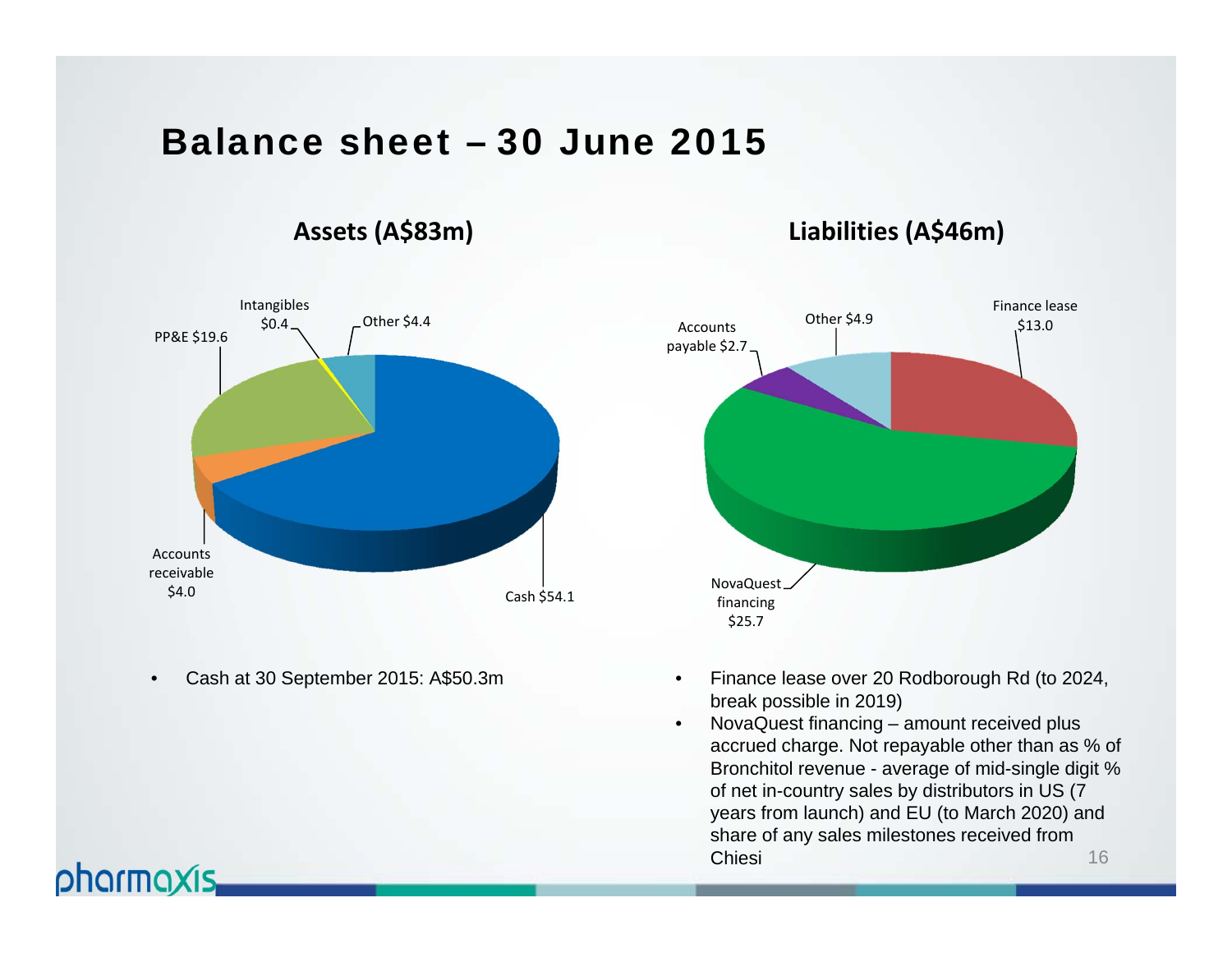### PXS share trading for past 12 months

#### ASX code: PXS





### **Shareholders**

- **□** Shares on issue: 317m (20 Aug
- Employee options: 5.9m (20 Aug 2015)
- $\square$  Institutional shareholders  $(-48%)$ :
	- Australia Orbis (17%)
	- $\Box$  Australia other (5%)
	- US BVF Partners (12%)
	- $\square$  US other (5%)
	- UK Montoya Investments (6%)
	- $\Box$  UK other (3%)

### Market capitalisation

A\$73m (19 Nov)

# pharmaxis.